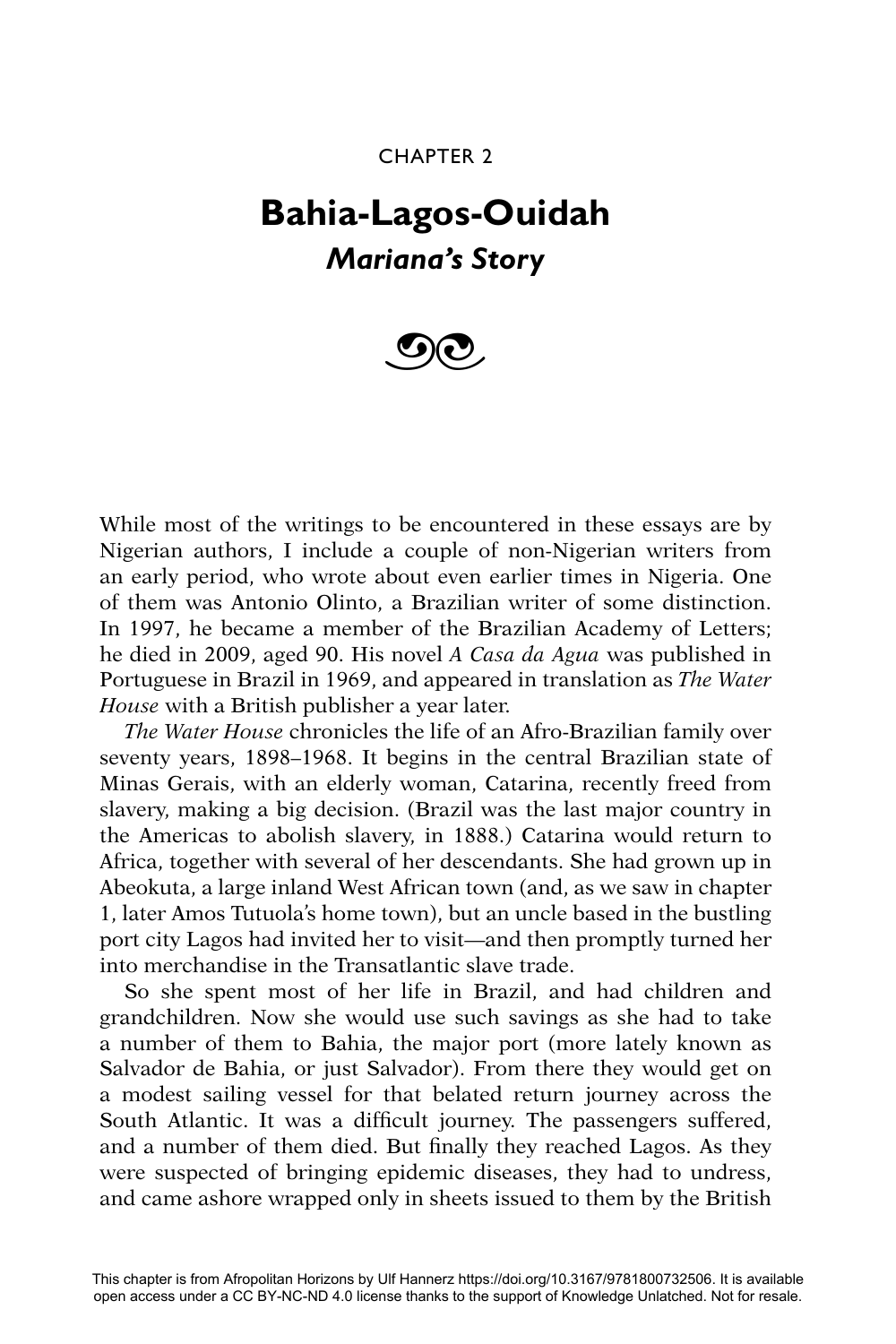customs officers. Lagos and its closest surroundings were by then a British possession.

But soon they were met by other Afro-Brazilians who were already there, and so the story becomes one of the family group's absorption into this community of immigrants and the society surrounding it. Old Catarina has a chance to return to Abeokuta for one last visit, and then dies after just a year in Lagos. From there on, *The Water House* becomes Mariana's story—Mariana, Catarina's granddaughter, is thirteen as she disembarks that ship from Brazil, with her grandmother, mother, and siblings. It is also a story of a West African coastal society, where borders seem rather blurred.

The family does variously well. One sister marries a local man from Ibadan. But this man drifts away to become a preacher, perhaps goes slightly mad, preaches to beggars in the Lagos streets, ages quickly, and dies. (Street preachers keep appearing in Nigerian fiction as exemplars of liminality—see, for example, chapter 9.) One brother goes to England, and returns with an English wife. The young woman bears a son, tries her best to adapt to Lagos life, but becomes sickly and returns to England, where she dies. The widower brother later goes to Bahia to start trading, importing kola nuts and palm oil from West Africa to Brazil. He marries again there, and returns home with another wife. His half-English son from the previous marriage grows up in part in England with his maternal grandfather, but the latter decides that wartime England is too dangerous, and comes with the boy to live in Lagos.

Mariana herself soon demonstrates entrepreneurial talent. She marries Sebastian, another Afro-Brazilian (with some concern that Lagos husbands often take several wives), and becomes a mother. But while her husband goes off for work on Fernando Poo, the Spanish island colony further to the east in the Gulf of Guinea, she notes the freshwater shortage in Lagos, has a well drilled next to her house, and starts selling water; this becomes the original Water House. And so a small business empire takes off, soon branching out into other trades.

Sebastian returns, but is no longer much good at anything and gets killed as he tries to settle a street brawl. Yet, before that, he and Mariana have made a journey westward along the coast, finding more Afro-Brazilians just about everywhere, even as the land is divided between different European empires. The Germans are there more briefly than the others, in Togo, but lose their overseas territories in World War I. So they are gone. The Portuguese maintain a more durable, but minimal presence: the fortress enclave São João Baptista de Ajudá,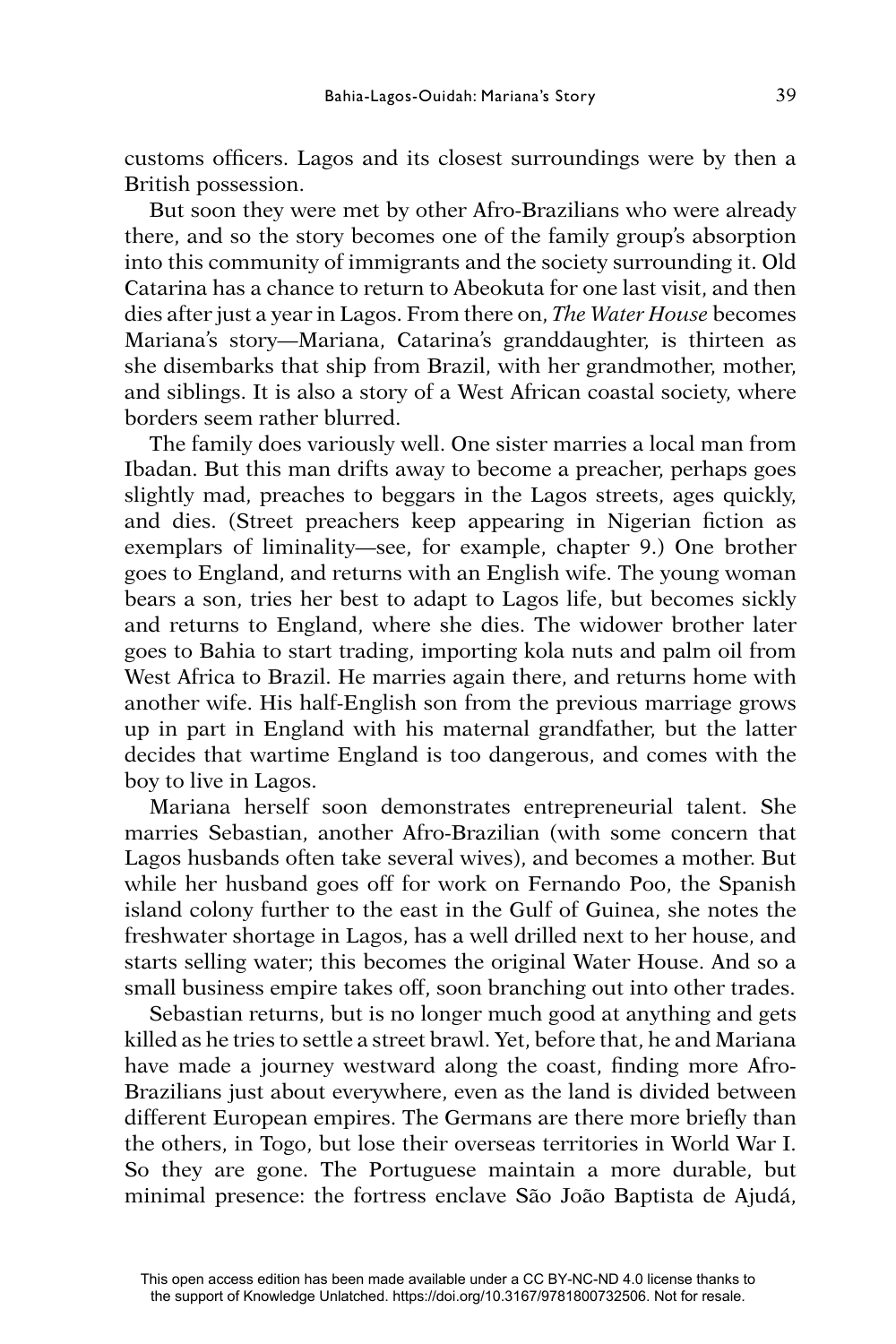there since the days of the slave trade, on the shoreline of what was otherwise the French colony Dahomey. But the handful of Portuguese still running the place are on good terms with their varied neighbors, and Portuguese wines are treasured, along with *cachaça*, the distilled sugarcane liquor coming over with ships from Brazil. Most of the other Europeans on the West African coast, of course, are Englishmen and Frenchmen.

A personal parenthesis here: in the early 1960s, as I traveled by road along the West African coast, I passed São João Baptista de Ajudá. By then, a couple of years had passed since the newly independent republic of Dahomey had ordered the Portuguese to leave. The two remaining Portuguese gentlemen had marched out, after burning what was left of the fortress. By the time I came by, there were only ruins and a rusting car wreck.

Yet perhaps the departure of these two men marked the beginning of the end of the Portuguese empire? Later in the same year, Indian troops would invade Goa, the enclave in South Asia, and then, in the following decades, the Portuguese would lose everything: Angola, Mocambique, Guinea-Bissau, East Timor, and finally Macao, returning to China.

But back to Mariana, and her business acumen. Her journey with Sebastian takes her to Ouidah, at the western end of the Dahomean coastal strip, next to that Portuguese fortress.<sup>1</sup> It is in that town she comes to establish her new headquarters, with the building of a new Water House. Next to Ouidah on the coast there is Zorei, a fictitious country invented by the author Olinto, but as such also a French territory for the time being. Ouidah itself offers a diverse scene. As she develops her business and her social ties, Mariana comes to know Seu Haddad, a Lebanese from Beirut, and the Frenchman Monsieur Casteller, a teacher, living alone. Later on, widowed, she occasionally shares a bed with him. Later on, too, some forty years after she left Brazil, Mariana reflects on her language experience:

She never managed to think in any other language but Portuguese, but she enjoyed talking in English and in French, in Yoruba and Ewe, even in German which she hadn't spoken now for such a long time. Seu Haddad's French, for example, had a charm all of its own, it was different from Monsieur Casteller's French, like the different Yoruba in Ijebu-Ode and Abeokuta, in Ifé and Pobé sometimes there were sounds in one that didn't exist in another. (Olinto 1970: 279)

In Lagos, in her youth, the encounter with English had come early. For one thing, in the Roman Catholic congregation, while Afro-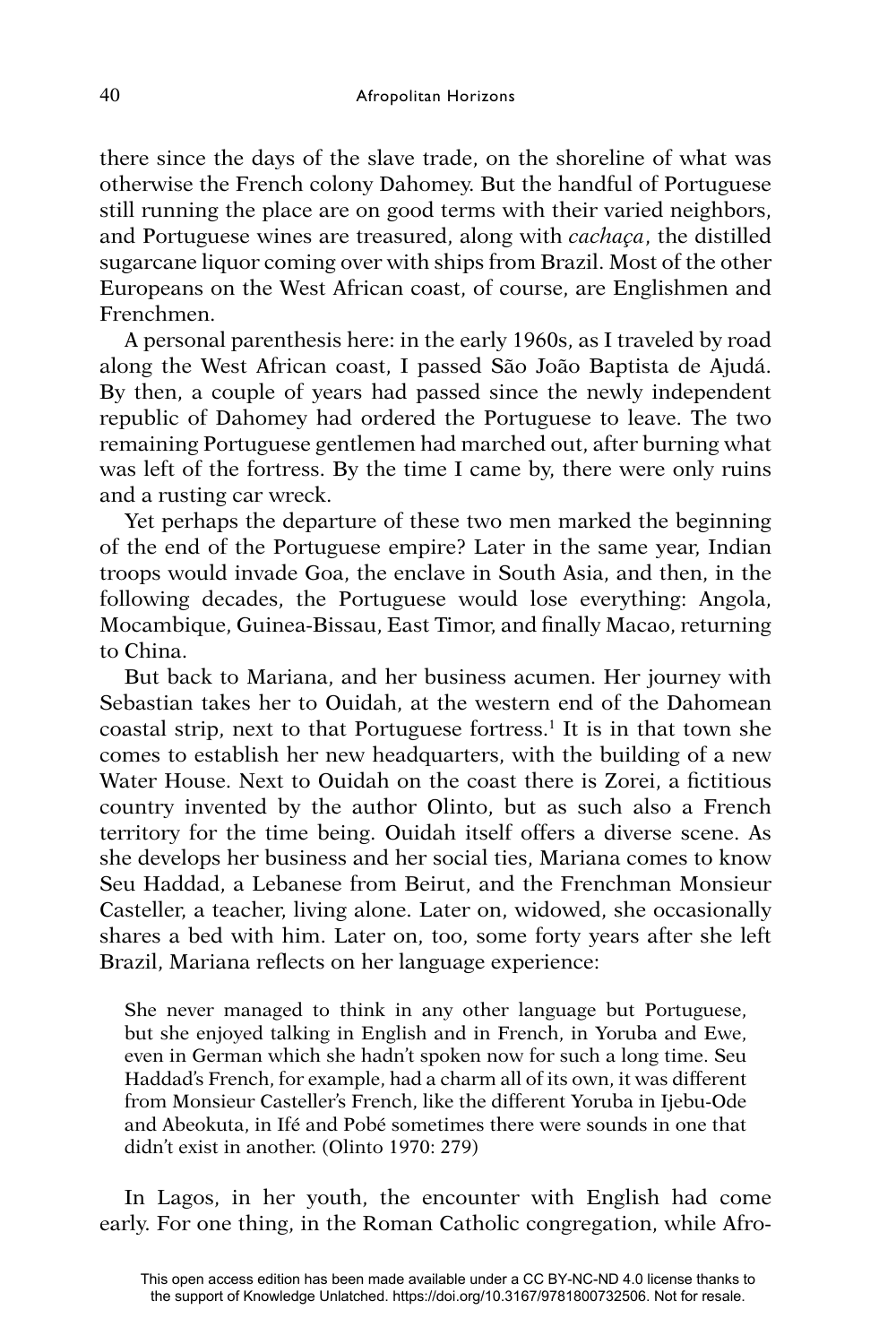Brazilians made up a large part of the membership, the services were in English. And that was because the priests, one after another, were O'Malleys and O'Tooles. (Indeed, Catholic church and missionary work in much of the British Empire seemed to be in the hands and voices of the Irish—priests and nuns. Given the ambiguous relationship between them and the British, one may perhaps speculate about what was their more secular message. Was there a little of an Irish empire as well? The last remaining European missionary in Kafanchan, when I was there in the 1970s, was indeed another Father O'Malley.2 )

Before her husband is lost, he and Mariana have several children, and with time they will move around in the world. Family gossip gets to be exchanged in large part by mail. One son goes to London to study law. When he returns, he is accompanied by a British friend, who also finds a job in Lagos. But Mariana finds out that the young Briton has come along because he has become infatuated with his Nigerian fellow student, and they are in a homosexual relationship. Mariana, wanting more grandchildren, makes it clear to her son's expatriate lover that she cannot accept that. Consequently the Englishman commits suicide by jumping out of a fourth-floor office window, and her son marries a nice Afro-Brazilian girl.

A daughter has also gone to England, to study medicine. Writing home, she can report, for one thing, about having seen snow for the first time. After completing her studies very successfully, she, too, comes back to Nigeria, where she eventually finds herself in charge of a hospital in Ibadan. And marries, rather late by local standards.

Mariana, for her part, is mostly in Ouidah, carrying on with business. Monsieur Casteller, the Frenchman, is recruited to give one of Mariana's younger sons language lessons, and then this son, named Sebastian after his father, goes off to Paris to study.

While all this happens in Mariana's family, there has first been a period of bad news from Europe, about the rise in Germany of a man named Hitler, and another world war. That, again, was why her brother's English father-in-law decided to take his grandson to Africa. But the war ends, and meanwhile, not least among African expatriates in both England and France, there is more and more talk about the possibility of Africa becoming independent in a not-so-distant future. In Paris there is the Présence Africaine movement. The prospect of independence attracts some people in the African territories as well, and when Sebastian returns to Africa—somehow, to that imagined land Zorei—he soon shifts from a teaching career to nationalist politics. Things happen quickly. The French have the idea of including politicians elected in their overseas territories in their national assembly in Paris. In real life, both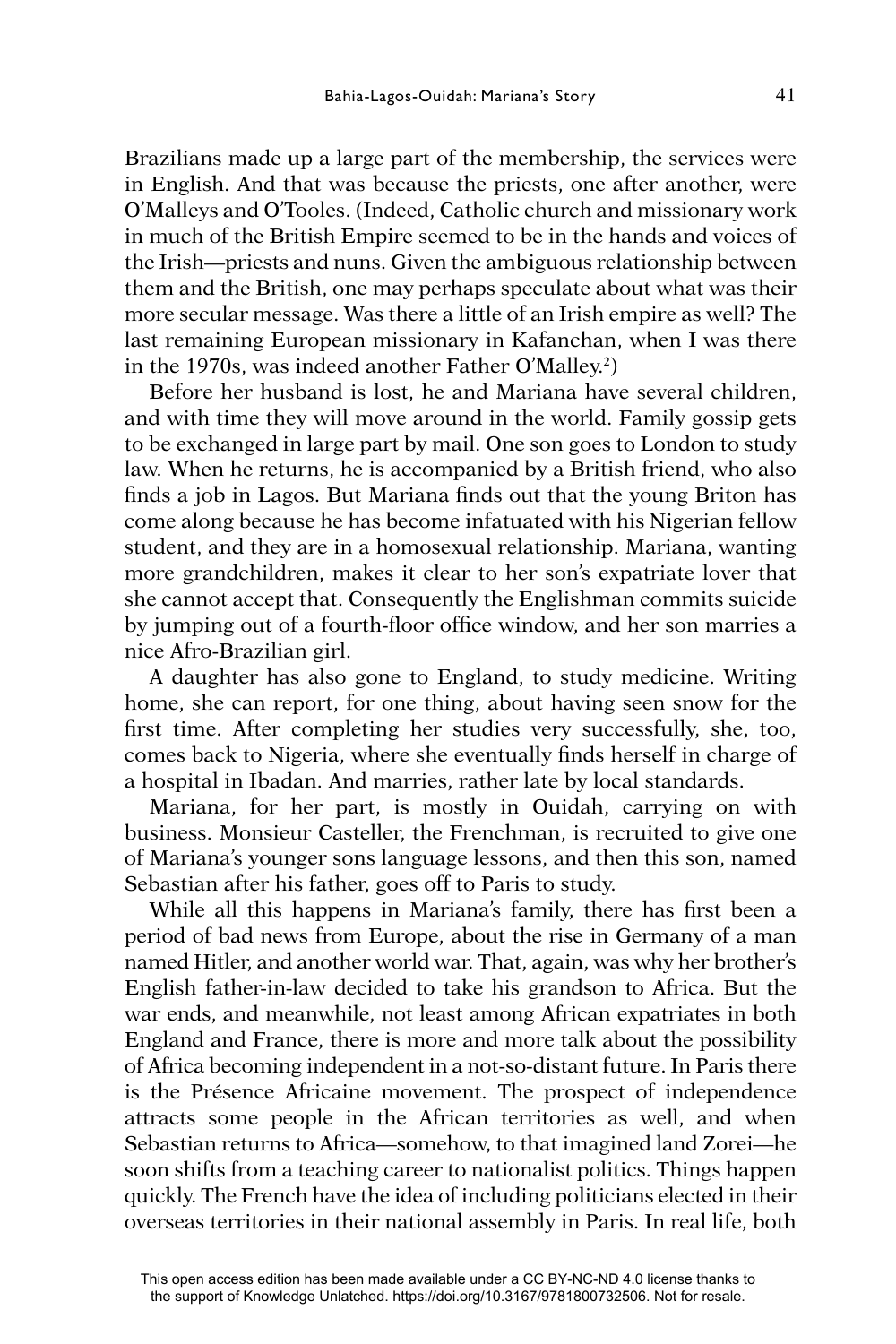President Leopold Senghor of Senegal and President Felix Houphouet-Boigny of the Ivory Coast were there earlier in their careers. In Olinto's fiction, Mariana's son Sebastian is elected to go there, thus returning to Paris. But that arrangement would not endure. Soon he is back in Zorei, and elected the young independent country's first president. His wife—an Ewe girl from further west, whom he had met in Paris, where she was studying nursing—had died in childbirth, and so this president is a widower. For the Independence celebrations, Mariana has to slip over the border from Ouidah to serve as stand-in First Lady.

But her son's presidency will not last long. Rather soon, in a military mutiny, he is killed in his palace. (This event in the book seems modeled after the killing of President Sylvanus Olympio in Togo in early 1963— Olympio was also of Afro-Brazilian background, and the first African head of state to become the victim of a coup.) Afterwards, the soldiers claim that it was not him they were after, but some of his ministers.

And around there ends Mariana's story. With all its family intricacies and multi-sited events, perhaps *The Water House* could have been turned into a long-running TV series. Again, the book is by a Brazilian author, and was undoubtedly aimed primarily at a Brazilian audience interested in a Brazilian diaspora. Most Afro-Brazilian families in West Africa hardly had so much recurrent contact with Brazil as did Mariana's (I have not referred to all of them here), and hardly as much other world travel either. London, Paris . . . ; what counts in Europe are the imperial capitals, although evidently no longer Lisbon. Another of Mariana's young Afro-Brazilian prodigies, also in Paris, frequents the cafés: he goes to the Café Flore and meets Sartre, and at a Montparnasse café he runs into Jorge Amado, who is surprised to find this African speaking Portuguese, and of a rather Brazilian variety. (Amado, of course, is the celebrated writer from Salvador—Olinto's readers would appreciate that.)

Yet Olinto shows a fair amount of local knowledge, not least about the Afro-Brazilians' on-and-off involvement with Yoruba religion, which of course has its immediate counterparts in their Brazilian homelands as well. Lagosians who still find the street signs for Bamgbose Street, running through what used to be the Brazilian Quarter, will perhaps be amused as they find that Olinto consistently has it as "Bangboshe Street." Most importantly, however, we sense that the coastal stretch from Togo, and actually beyond Lagos, to the Niger Delta, with its variety of large and small ports, was once a more organic unity—before Nigeria became Nigeria, and even into the twentieth century, despite those boundaries that came to be drawn by colonial powers.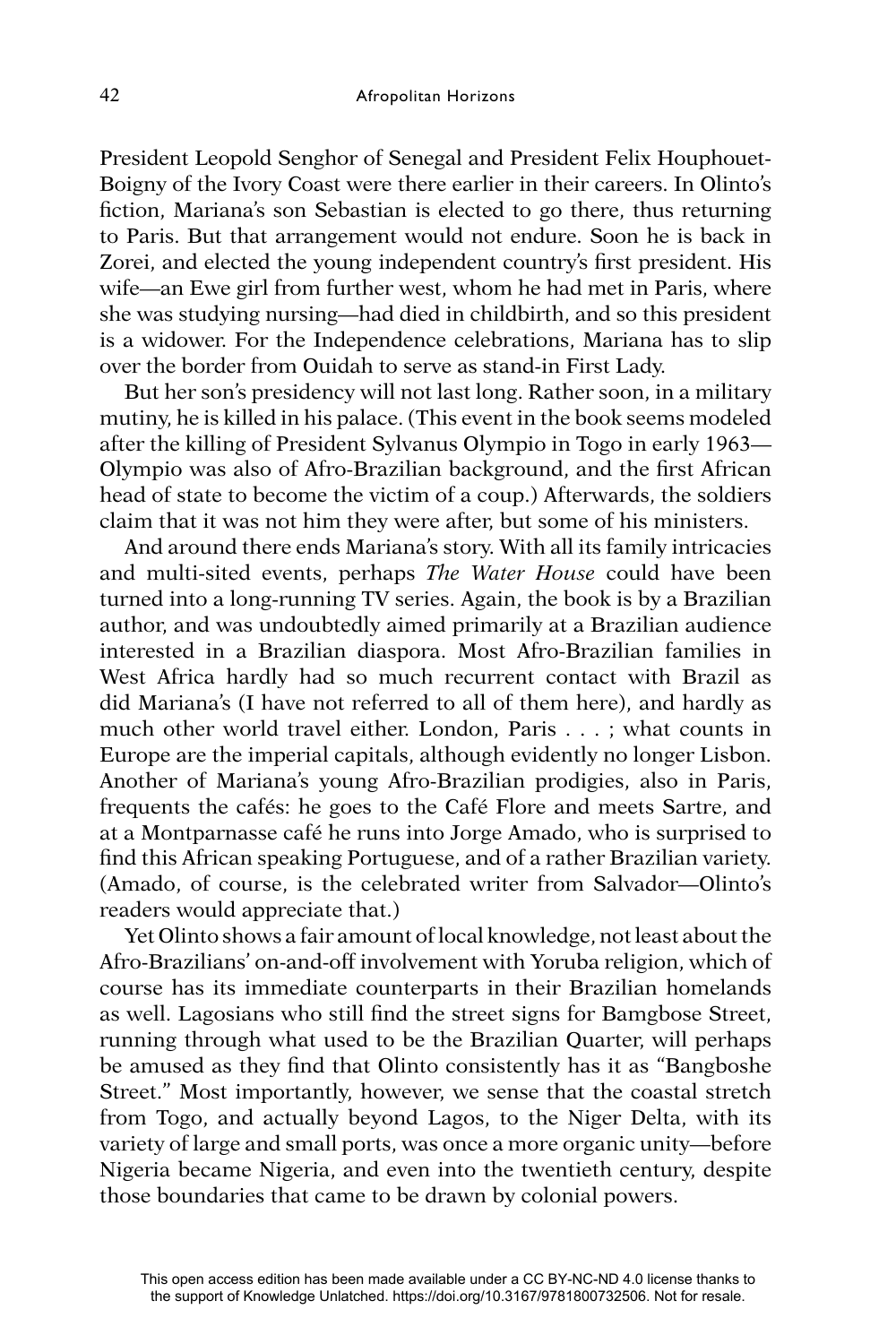On visits to Lagos in the 1960s, I could see material evidence of the early Afro-Brazilian presence. There was still Brazilian architecture: two-story buildings, fading beauties with ornamental doorways and window frames and wrought-iron balconies.3 Mostly this would be lost in later years, replaced by new high-rises, never preserved as a World Heritage Site the way similar quarters were in numerous other cities. (Instead, Nigeria would later get its first such site in Osogbo-see chapter 6.) In the old cemetery in Ikoyi, I could also find such names as Pereira and da Souza inscribed on the gravestones.

Before I got around to reading Olinto's novel, I had also read the African American anthropologist Lorand Matory's (2005) historical ethnography of the Afro-Brazilian connections across the South Atlantic. The Black British sociologist Paul Gilroy (1993) had advanced the notion of a "Black Atlantic," but, in his version, it was largely a Black North Atlantic. Matory emphasized that there was a Black South Atlantic as well.

The city of Salvador has drawn a great many anthropologists over the years, from Europe as well as North America, but Matory is unusual in his attention to both the Brazilian and the Nigerian ends of the back-and-forth cultural traffic.<sup>4</sup> It began, certainly, with the slave trade, when members of various African groups were shipped westward as merchandise, but in which one or two groups could leave a more enduring mark on what became Afro-Brazilian culture—not least in the syncretic religious forms resulting from the meeting with Catholicism. On a visit to Salvador in the late 1990s, I could buy a set of cards showing which Yoruba gods correspond to which Catholic saints, according to the local cultural translation.

But then, after slavery ended, the exchanges continued, as Olinto's story about Mariana and her family shows. The migrants from Brazil indeed settled along a stretch of the coast, but, on parts of it, conditions were a bit turbulent. One exception was the place where the British, the dominant maritime power, had established their main port: Lagos. Consequently this became the most attractive destination.

Some of the Afro-Brazilians came to go to school and learn English, on its early way toward becoming a world language, and then returned home. Others came back to Brazil with a renewed toolkit of ritual paraphernalia. But many remained in Lagos and in other cities nearby. A number of them were skilled in construction work and in crafts. Decorative tiles and porcelain were bought from Brazil, while kola nuts moved across the sea in the other direction. (Again, Mariana's brother was involved in this.)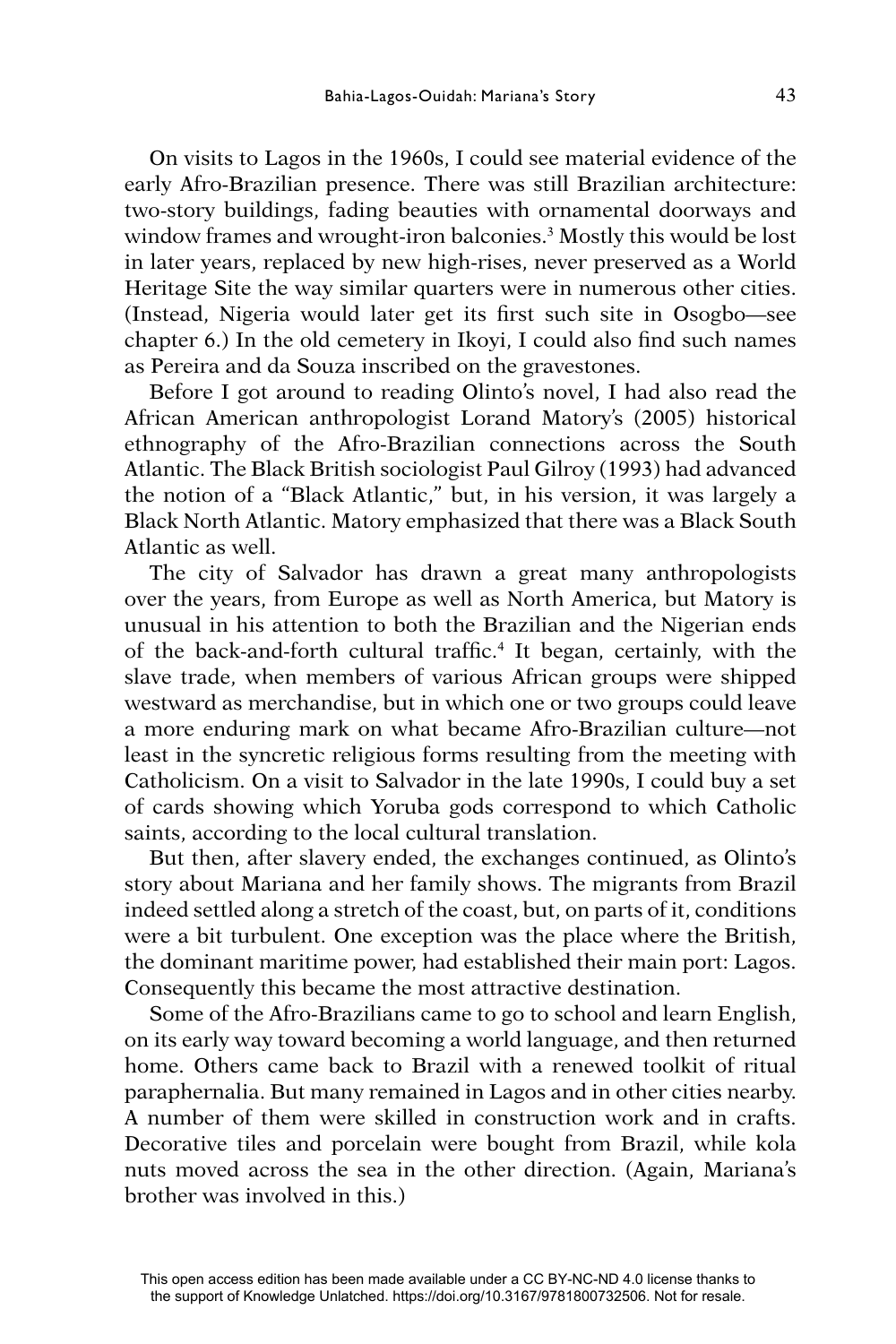Who, however, were the people who were sent over as slaves to Brazil, like Mariana's grandmother Catarina, and who were the locals receiving the Afro-Brazilians when they came ashore again? We may be accustomed to think of Afro-Brazilian culture in Salvador as showing strong Yoruba traces, and to identify the people of Lagos and its large hinterland as Yoruba. Lorand Matory points out that things were really more complicated. Certainly there were a number of kingdoms, some large (such as Ife and Oyo), some small, showing cultural affinities as well as some variations. Yet there was, in an earlier phase, no real sense of shared identity. The Hausa people, pushing their way southward in the nineteenth century, referred to the people they would encounter there loosely as something like "yarriba," and it seems that label would come to stick.

In Lagos, too, there would not be only the Afro-Brazilians, the locals, and the British masters, but also the Saro, or Krio—the Sierra Leoneans who had likewise been freed from slavery and the slave trade, and came with some modern skills similar to those brought by the Afro-Brazilians.<sup>5</sup> Many of them also had local historical roots. To a degree, the Afro-Brazilians and the Sierra Leoneans could be in competition (with the latter advantaged by their superior English language knowledge), but together they were buffers and middlemen between the locals and the British. And then the locals were changing. They went to mission schools and learned to read and write. You may remember that Olinto's Mariana reflected on the dialect differences between people from Ijebu-Ode and Abeokuta and Ife? That was between spoken forms of what could be taken to be Yoruba. Now, however, Bible translations, other religious texts, and other officially sponsored writings introduced a Standard Yoruba. Here, as in many places in the world, a shared language, in writing and print, could be an important foundation for a shared identity.6

Moreover, there were more British arriving, taking over jobs that had previously been held by Afro-Brazilians and Krio. Colonialist racism grew—and the response was a beginning African nationalism, with Sierra Leoneans, Afro-Brazilians, and local educated Yoruba forming a united front. Among the Afro-Brazilians, there was an inclination to assimilate—for example, shifting to Yoruba family names.

So, Lorand Matory concludes, the Yoruba collective identity is not some primordial, timeless thing, but one that has developed through political and cultural processes of amalgamation not so very long ago. By now, certainly, most Yoruba would not be aware of so much of this history. Yet one may sense that to a certain degree, the Yoruba identity is a product of early Afropolitanism, in its South Atlantic version.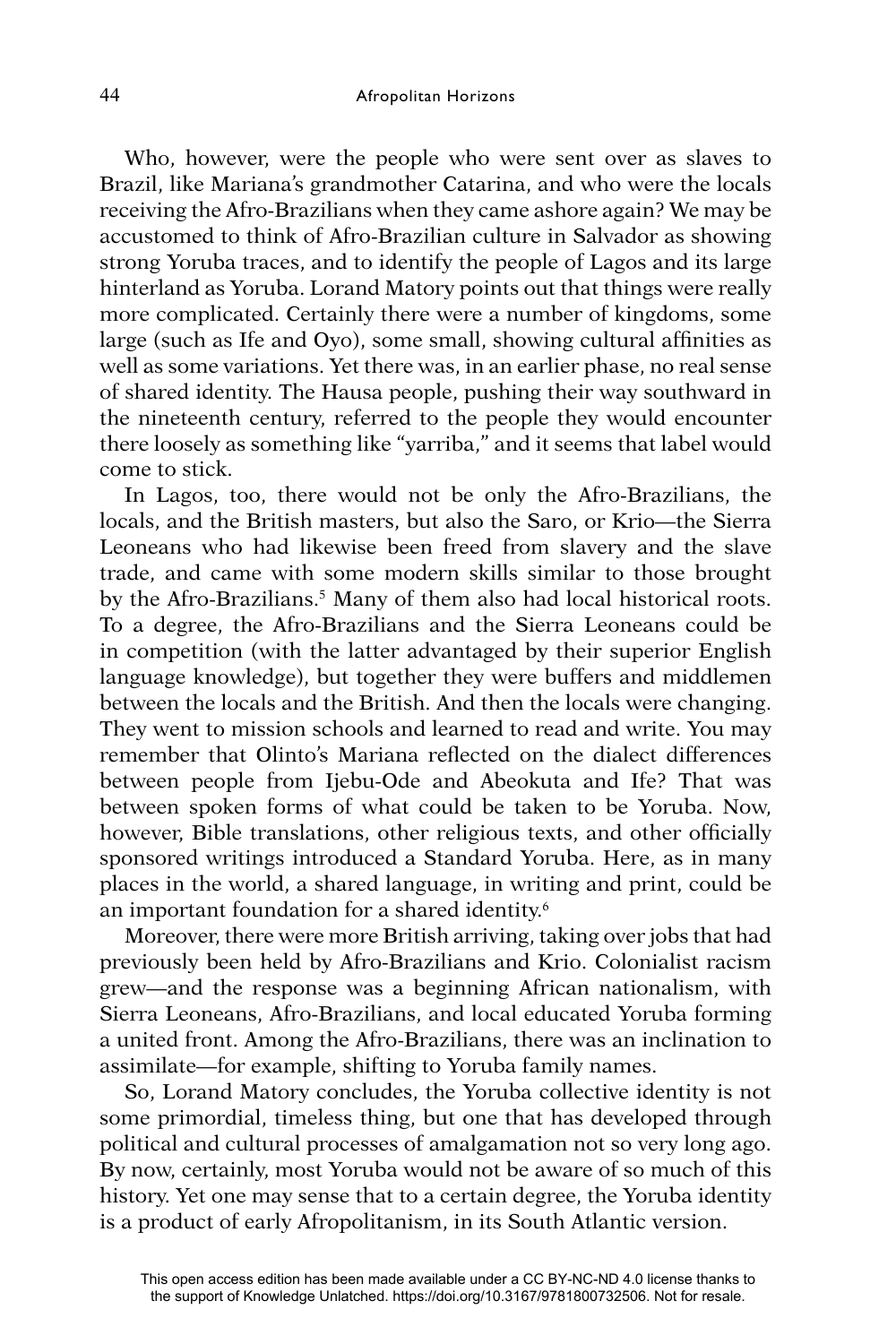## **Notes**

- 1. Early, slave-trading Ouidah shows up in many writings. Zora Neale Hurston's *Barracoon* (2018), published after lying around as an unpublished manuscript for almost eight decades, is based on an extended interview series with an old slave of Yoruba origin, brought from Ouidah on what may have been the last (and by then illegitimate) slave shipment on the vessel *Clotilda*, arriving on the coast of Alabama in 1859. See on this also chapter 19, note 4. Hurston, African American anthropologist-writer, would become prominent with later writings, published in the 1930s and 1940s. Another writer on Ouidah is the novelist and travel writer Bruce Chatwin, whose *The Viceroy of Ouidah* (1980) portrays a ruffian from the Brazilian wilderness turning into a slave trader on the West African coast, next to the old fortress. Moreover, Colson Whitehead's 2017 Pulitzer Prize–winning novel *The Underground Railroad* starts off at Ouidah, as the grandmother of the story's key figure is sold off into transatlantic slavery.
- 2. The presence of the Irish by way of the Catholic church may also have played a role in making the Republic of Ireland the destination of a considerable number of Nigerian migrants in the late twentieth century. For an ethnographic study of African, not least Nigerian, migrants to Ireland, see Maguire and Murphy 2012.
- 3. For one account of Brazilian-style architecture in Lagos and neighboring lands, see Vlach 1984.
- 4. Among the prominent anthropologists doing research in Salvador at one point or other in the twentieth century were Melville Herskovits, Ruth Landes, Roger Bastide, and Pierre Verger. We come back to Verger in chapter 11, and can see in chapter 19 that the linguist Lorenzo Dow Turner was also there. Note here, too, at the African end, the monograph by Kwame Essien (2016) on Afro-Brazilians in Accra, Ghana, and one chapter on those in Accra by Ato Quayson (2014: 37–63).
- 5. For a history of Sierra Leoneans in nineteenth-century Lagos, see Kopytoff 1965.
- 6. Matory notes that Benedict Anderson's classic *Imagined Communities*  (1983)—referred to in the introduction—has been a major source for the understanding of a shared print language as a major basis of nationalism.

## **References**

Anderson, Benedict. 1983. *Imagined Communities.* London: Verso.

- Chatwin, Bruce. 1980. *The Viceroy of Ouidah.* London: Jonathan Cape.
- Essien, Kwame. 2016. *Brazilian-African Diaspora in Ghana.* East Lansing: Michigan State University Press.
- Gilroy, Paul. 1993. *The Black Atlantic.* Cambridge, MA: Harvard University Press.
- Hurston, Zora Neale. 2018. *Barracoon*. New York: HarperCollins.